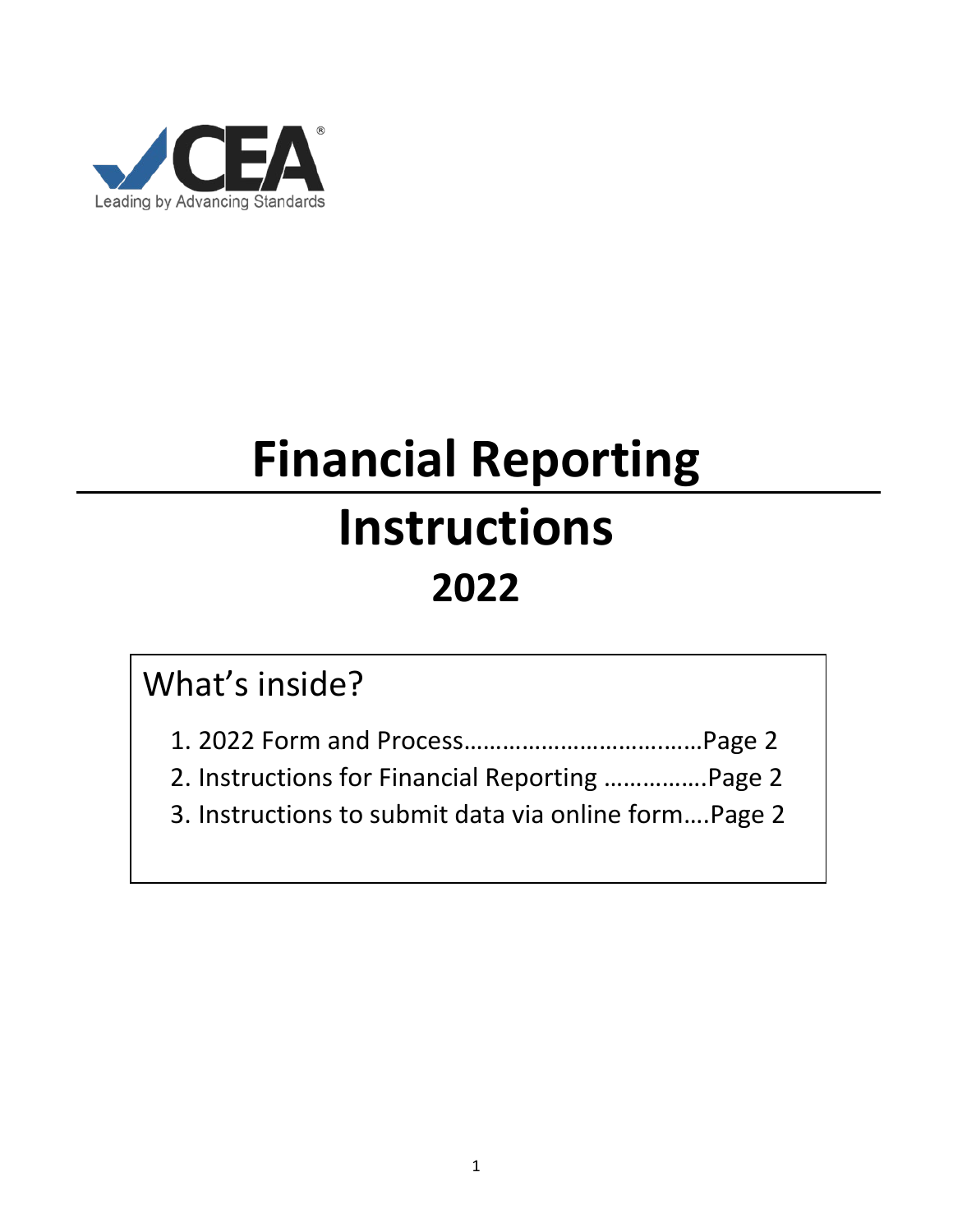#### **1. 2022 Form and Process**

Financial Reporting is submitted through th[e CEA Annual Report Portal.](https://carp.cea-accredit.org/) Financial documentation is uploaded, and selected data is entered online.

#### **2. Instructions for the Financial Reporting**

Gather the documents listed below for the last full fiscal year:

- 1. Balance Sheet
- 2. Profit and Loss (Revenue and Expenditures) Statement
- 3. Budget document
- 4. Other relevant Financial documentation, if any

Gather the documents listed below for the next full fiscal year:

1. Budget document

Have available the following figures along with a fiscal year end date:

Last year: Actual gross revenue, actual expenses, and retained earnings/ fund balance Next year: Projected gross revenue, projected expenses

*Note that in cases of a deficit, an explanation is required.* 

#### **Financial Reporting Forms must be submitted by on February 15, 2022.**

Contact [finance@cea-accredit.org](mailto:finance@cea-accredit.org) if you have any questions about the required documents or submission process.

#### **3. Instructions to submit data via online form**

CEA will host a webinar on December 8, 2021 at noon to review the Annual Report package requirements for accredited sites. The webinar recording will be published at [www.cea-accredit.org/resources.](http://www.cea-accredit.org/resources) An additional Q&A webinar will be delivered January 5, 2022. Using the online form (pictured below), submit the following information. Responses to this form, including a confirmation email, will be sent to the email address provided.

 $\overline{\mathbf{a}}$ 

### Documentation

```
Upload a total of four documents.
```
From your LAST fiscal year, please upload three documents :

- balance sheet
- profit/loss statement
- · budget

For your NEXT fiscal year, please upload a budget.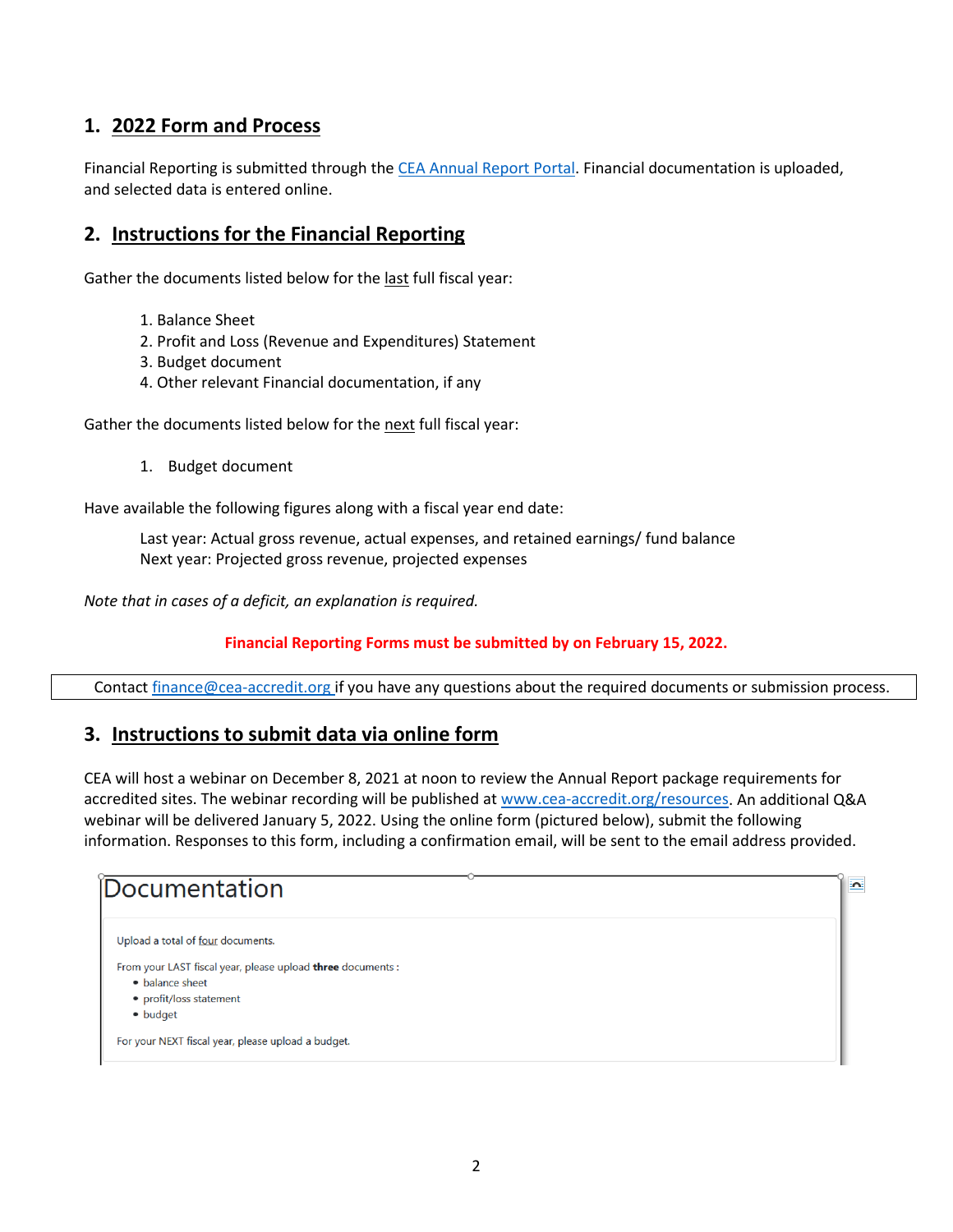| <b>Balance sheet</b>          |          |      |             |
|-------------------------------|----------|------|-------------|
| Browse   No file selected.    |          |      |             |
| Profit/loss statement         |          |      |             |
| Browse   No file selected.    |          |      |             |
| Budget (previous fiscal year) |          |      |             |
| Browse No file selected.      |          |      |             |
| Budget (next fiscal year)     |          |      |             |
| Browse No file selected.      |          |      |             |
|                               | Previous | Save | <b>Next</b> |

| <b>Previous Fiscal Year</b>       |                                                                                                                                                                                                                                          |          |      |                          |
|-----------------------------------|------------------------------------------------------------------------------------------------------------------------------------------------------------------------------------------------------------------------------------------|----------|------|--------------------------|
| Actual gross revenues             |                                                                                                                                                                                                                                          |          |      |                          |
| 0.0                               |                                                                                                                                                                                                                                          |          |      | $\left  \bullet \right $ |
| <b>Actual expenses</b>            |                                                                                                                                                                                                                                          |          |      |                          |
| 0.0                               |                                                                                                                                                                                                                                          |          |      | $\left  \bullet \right $ |
| Retained earnings or fund balance |                                                                                                                                                                                                                                          |          |      |                          |
| 0.0                               |                                                                                                                                                                                                                                          |          |      | $\left  \bullet \right $ |
| Explanation                       |                                                                                                                                                                                                                                          |          |      |                          |
|                                   | If the retained earnings is positive, no explanation is<br>needed.<br>If you have a deficit (or negative net profit margin) for<br>the previous fiscal year, please explain the reason(s)<br>for the deficit and your plan for recovery. |          |      |                          |
|                                   |                                                                                                                                                                                                                                          |          |      |                          |
|                                   |                                                                                                                                                                                                                                          | Previous | Save | <b>Next</b>              |